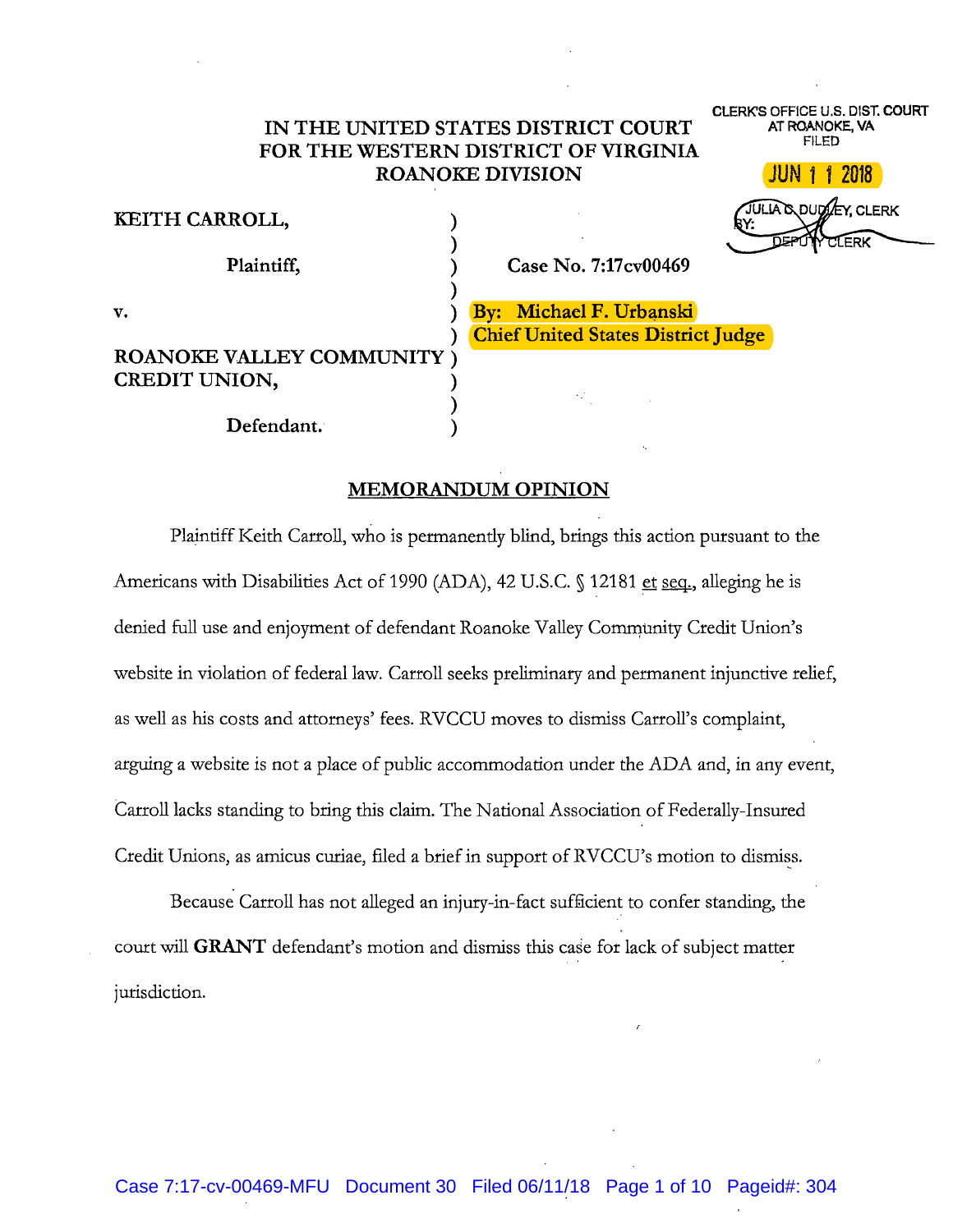Carroll is a permanently blind resident of Virginia who uses a screen reader to access the internet and read website content. RVCCU is a federal credit union with its principal place of business in Roanoke, Virginia. RVCCU owns and operates credit union locations in Virginia, which constitute places of public accommodation. RVCCU also operates a public website, www.rvccu.org, which provides information about RVCCU's services and locations. Carroll alleges that website accessibility barriers prevent him from freely navigating www.rvccu.org, despite his recent attempts. These access barriers include, but are not limited to:

> (1) Linked image missing alternative text which presents a problem because an image without alternative text results in an empty link.... The lack of Alternative Text on these graphics prevents screen readers from accurately vocalizing a description of the graphics.  $\ldots$ ; (2) Redundant Links where adjacent links go to the same URL address which results in additional navigation and repetition for keyboard and screen reader users; and (3) Empty or missing form labels which presented a problem because if a form control does not have a properly associated text label, the function or purpose of that form control may not be presented to screen reader users. Form labels provide visible descriptions and larger clickable targets for form controls.

Compl., ECF No. 1, at 113. Carroll claims that RVCCU has failed to remove these access barriers and, as a result, has denied him full use and equal enjoyment of its website.

RVCCU moves to dismiss Carroll's complaint, arguing websites are not places of

public accommodation pursuant to 42 U.S.C. § 12181(7) and that Carroll lacks standing to

bring this claim.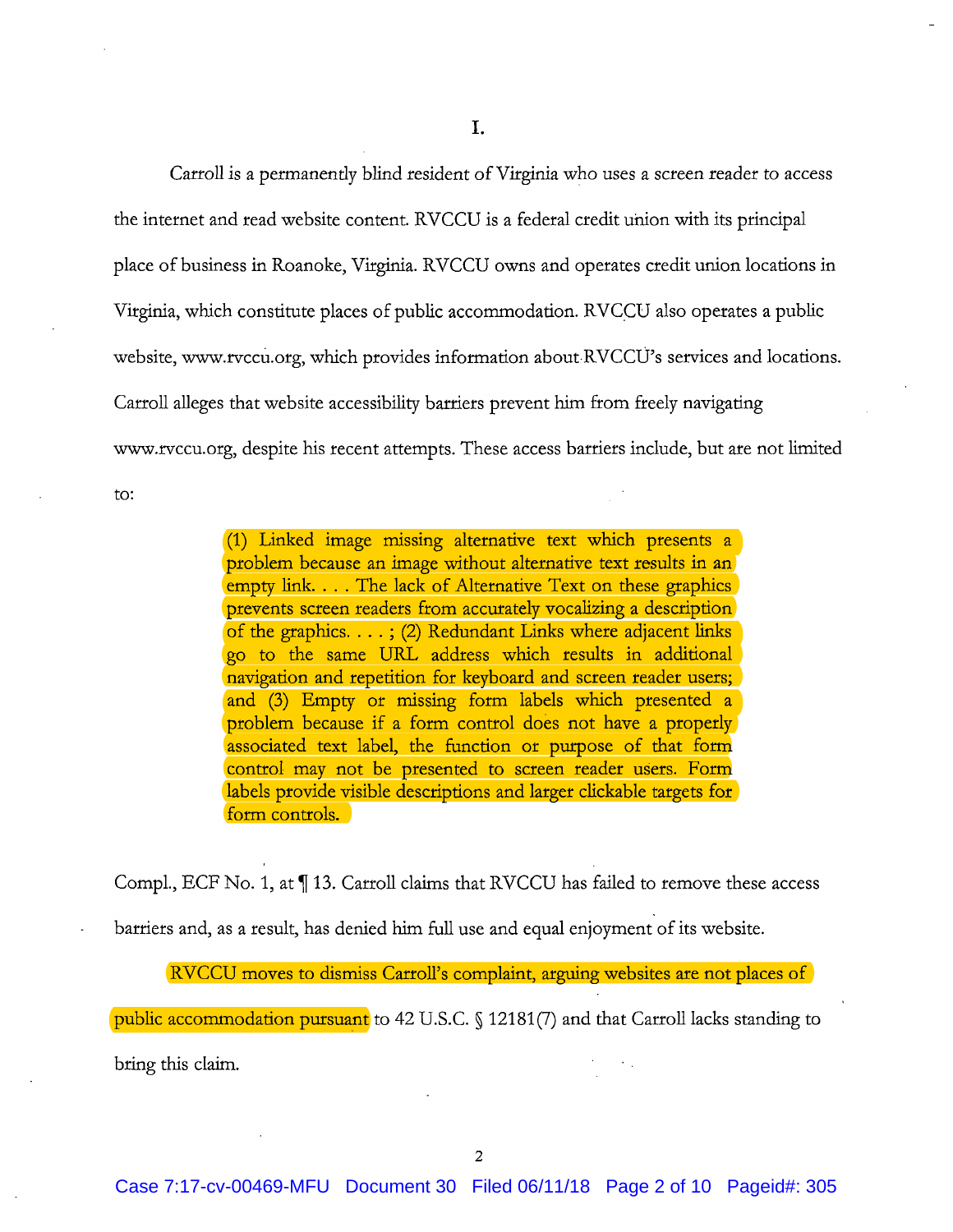II.

Whether a plaintiff has standing to bring a cause of action "is generally associated with Civil Procedure Rule 12(b)(1) pertaining to subject matter jurisdiction." CGM, LLC v. BellSouth Telecomms., Inc., 664 F.3d 46, 52 (4th Cir. 2011). "That is because 'Article III gives federal courts jurisdiction only over cases and controversies,' and standing is 'an integral component of the case or controversy requirement." Id. (quoting Miller v. Brown, 462 F.3d 312, 316 (4th Cir. 2006)). "[W]hen a federal court concludes that it lacks subjectmatter jurisdiction, the court must dismiss the complaint in its entirety." Arbaugh v. Y&H Corp., 546 U.S. 500, 514 (2006).

To survive a motion to dismiss under Federal Rule of Civil Procedure 12(b)(6), a complaint need only contain sufficient factual matter which, if accepted as true, "state[s] a claim to relief that is plausible on its face." Ashcroft v. Iqbal, 556 U.S. 662, 678 (2009) (quoting Bell Atl. Corp. v. Twombly, 550 U.S. 544, 570 (2007)). A complaint is "facially plausible" when the facts alleged "allow[] the court to draw the reasonable inference that the defendant is liable for the misconduct alleged." <u>Id.</u> This "standard is not akin to a 'probability requirement,' but it asks for more than a sheer possibility that a defendant has acted unlawfully." <u>Id.</u> When ruling on a motion to dismiss, the court must "accept the wellpled allegations of the complaint as true" and "construe the facts and reasonable inferences derived therefrom in the light most favorable to the plaintiff." Ibarra v. United States, 120 F.3d 472, 474 (4th Cir. 1997).

While the court must accept as true all well-pled factual allegations, the same is not true for legal conclusions. "Threadbare recitals of the elements of a cause of action,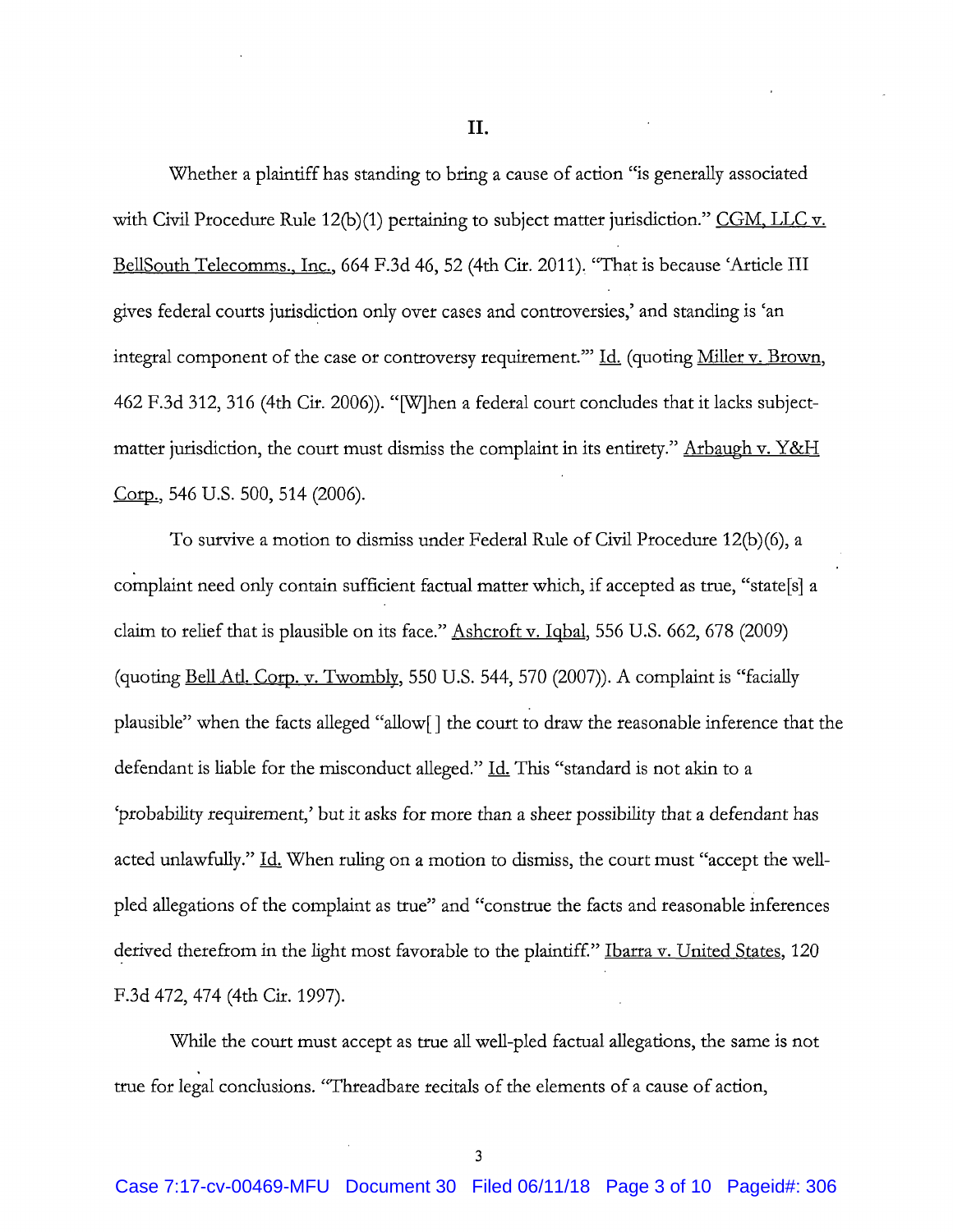supported by mere conclusory statements, do not suffice." Iqbal, 556 U.S. at 678; see also Wag More Dogs, LLC v. Cozart, 680 F.3d 359, 365 (4th Cir. 2012) ("Although we are constrained to take the facts in the light most favorable to the plaintiff, we need not accept legal conclusions couched as facts or unwarranted inferences, unreasonable conclusions, or arguments." (internal quotation marks omitted)).

#### III.

Standing determines the power of the court to entertain this case and, as such, is the threshold inquiry in this analysis. Article III of the United States Constitution limits the jurisdiction of the federal courts to actual cases or controversies, and "[s]tanding to sue is a doctrine rooted in the traditional understanding of a case or controversy." Spokeo, Inc. v. Robins, 136 S. Ct. 1540, 1546-47 (2016). "In essence the question of standing is whether the litigant is entitled to have the court decide the merits of the dispute or of particular issues." Warth v. Seldin, 422 U.S. 490, 498 (1975).

To that end, a plaintiff must show (1) he has suffered an "injury in fact," (2) a causal connection between the injury complained of and the challenged action, and (3) that the injury can be redressed by a favorable decision. See Friends of the Earth, Inc. v. Laidlaw Environmental Servs., Inc., 528 U.S. 167, 704 (2000) (citing Lujan v. Defs. of Wildlife, 504 U.S. 555, 560-61 (1992)). As regards the first element, the "injury in fact" must be concrete and particularized and actual or imminent, rather than conjectural or hypothetical. Lujan, 504 U.S. at 560. "Although imminence is concededly a somewhat elastic concept, it cannot be stretched beyond its purpose, which is to ensure that the alleged injury is not too speculative for Article III purposes—that the injury is certainly impending." Clapper v. Amnesty Int'l

 $\overline{A}$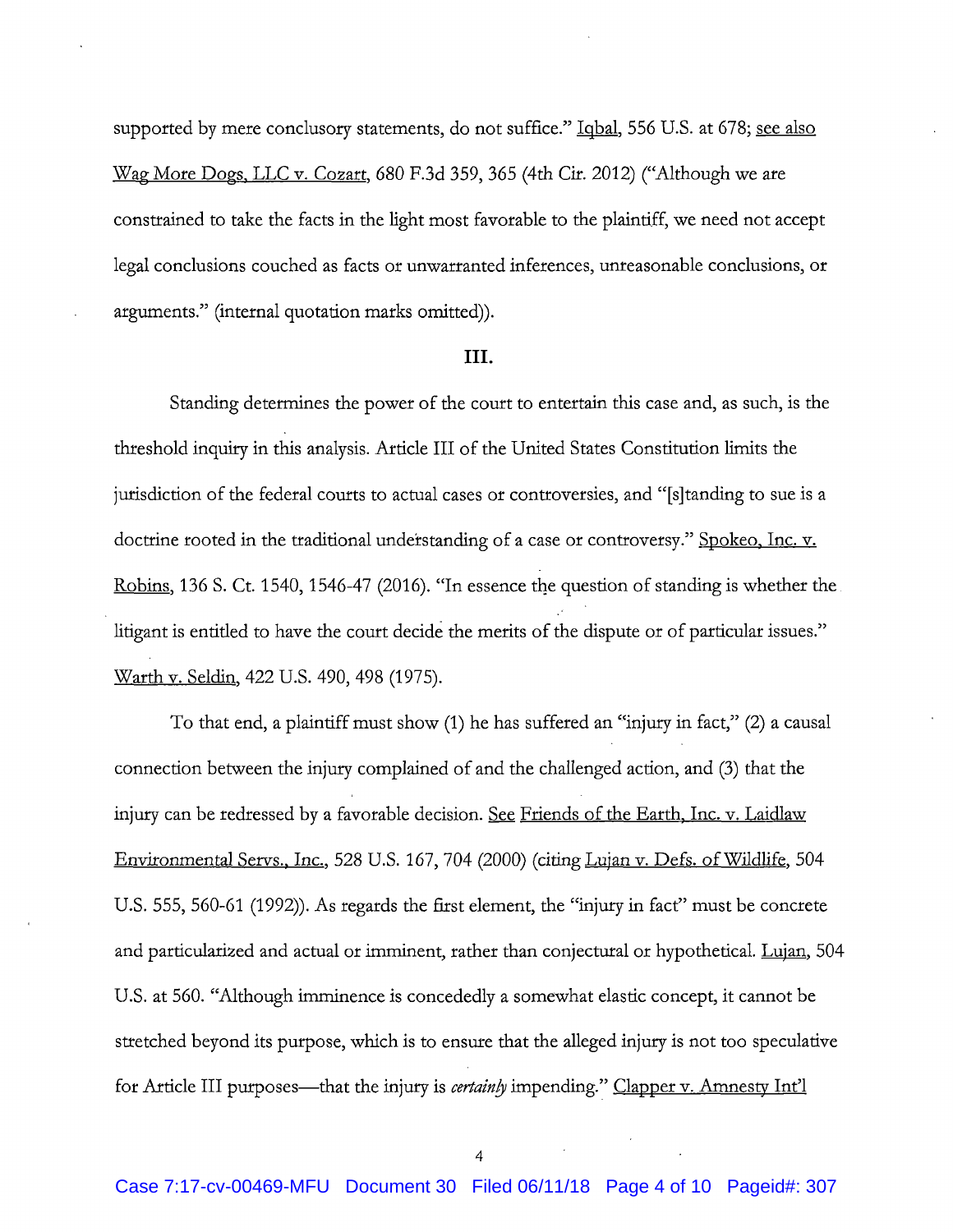USA, 568 U.S. 398, 409 (2013). The Supreme Court has repeatedly reiterated that allegations of possible future injury are insufficient to confer standing. Id. (citations omitted). Likewise, "a bare procedural violation, divorced from any concrete harm," does not satisfy the injuryin-fact requirement of Article III. Spokeo, 136 S. Ct. at 1549.

The party invoking federal jurisdiction bears the burden of establishing he has standing and must "allege facts demonstrating that he is a proper party to invoke judicial resolution of the dispute." FW/PBS, Inc. v. City of Dallas, 493 U.S. 215, 231 (1990) (quoting Warth, 422 U.S. 490). "Since they are not mere pleading requirements but rather an indispensable part of the plaintiff's case, each element must be supported in the same way as any other matter on which the plaintiff bears the burden of proof, i.e., with the manner and degree of evidence required at the successive stages of the litigation." Lujan, 504 U.S. at 561.

Carroll cannot meet his burden of establishing Article III standing, because he has failed to allege an injury-in-fact. RVCCU is a credit union with membership limited to individuals who live, work, go to school, or worship in Roanoke City, Roanoke County, Vinton, Salem or Botetourt, as well as immediate relatives or household members of an existing RVCCU member. See 12 U.S.C. § 1759(b)(3) (limiting membership of community. credit unions to persons or organizations within a well-defined local community, neighborhood, or rural district). According to the civil cover sheet filed in this case, Carroll is a resident of Fairfax County, Virginia,<sup>1</sup> which is more than 200 miles from the Roanoke Valley. Carroll does not allege that he has any connection whatsoever to the Roanoke area or an existing RVCCU member, or that he would otherwise be entitled to utilize RVCCU's

<sup>&</sup>lt;sup>1</sup> See Civil Cover Sheet, ECF No. 1-1.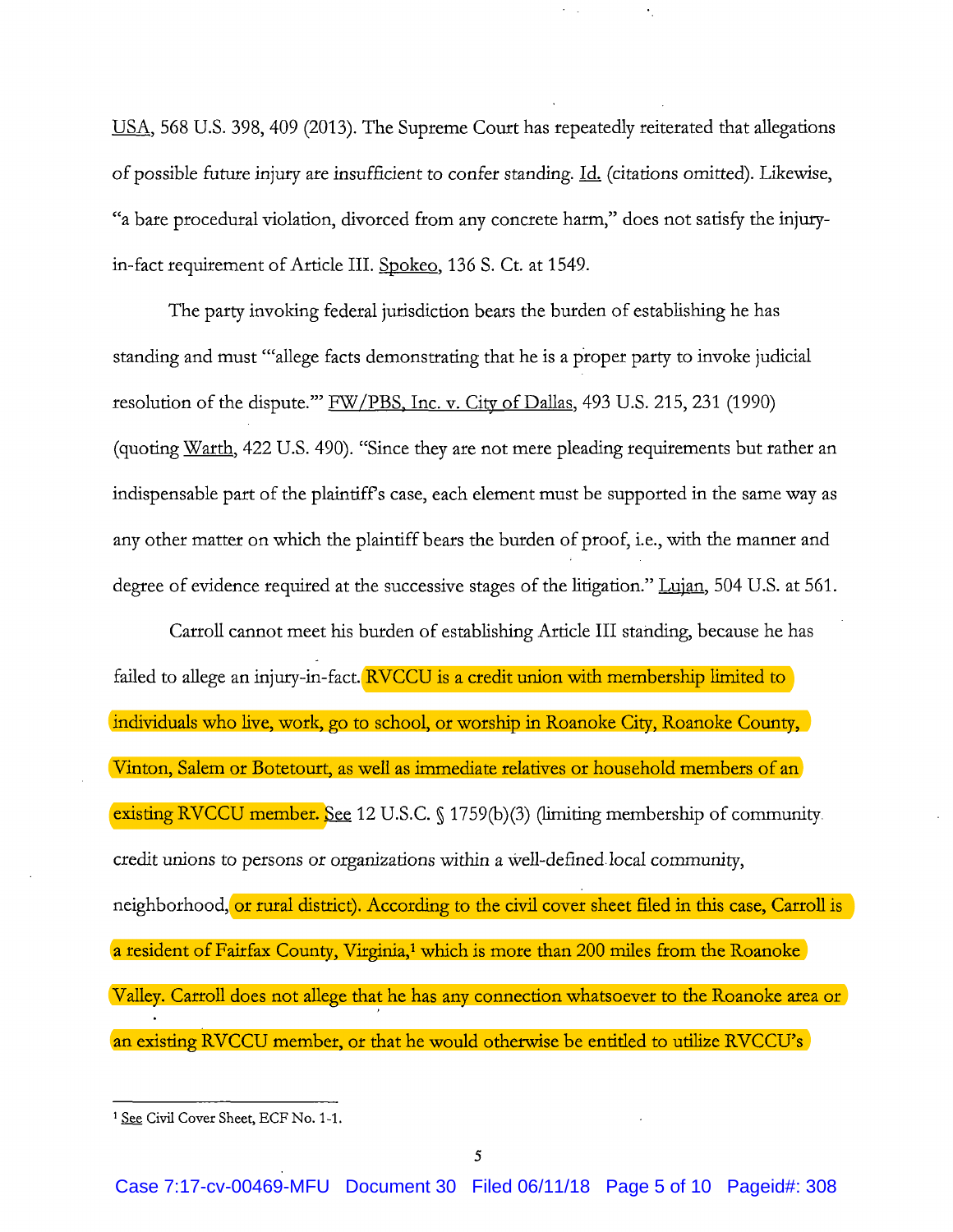services. Rather, he claims that he has attempted to use www.rvccu.org in recent months but has been deterred from accessing the website and visiting RVCCU's physical locations that he may have located through the website. He further claims that he "could independently and privately investigate RVCCU's services, privileges, advantages, and accommodations and amenities, and find the locations to visit via RVCCU's website as sighted individuals can and do," if the website were accessible to him. Compl., ECF No. 1, at  $\P$  14-15. Carroll does not allege that he actually uses or plans to use RVCCU's services. And it is implausible that he would travel more than 200 miles to visit a RVCCU physical location when he has never done so before, has no immediate plans to do so, and falls outside RVCCU's limited membership field.

This case is unlike Daniels v. Arcade, L.P., in which the Fourth Circuit held Daniels' allegations of injury-in-fact were sufficient to withstand a motion to dismiss. Daniels alleged that defendant violated the Americans with Disability Act by failing to provide adequate access for wheelchair-bound individuals at the Lexington Market in Baltimore, Maryland. The court observed that Daniels "lives near the Market, had visited the Market before the filing of the amended complaint, and in fact 'regularly visits' the Market." 477 F. App'x 125, 129 (4th Cir. Apr. 24, 2012). The Fourth Circuit agreed with the district court that Daniels was required to allege that there was "a 'real and immediate threat' that he will be wronged again," because he sought prospective declarative and injunctive relief rather than monetary damages for a concrete past harm. Id. (quoting Bryant v. Cheney, 924 F.2d 525, 529 (4th Cir. 1991)). However, it disagreed with the district court's finding that Daniels had not met this requirement. The Fourth Circuit accepted as true plaintiff's allegations that he intended to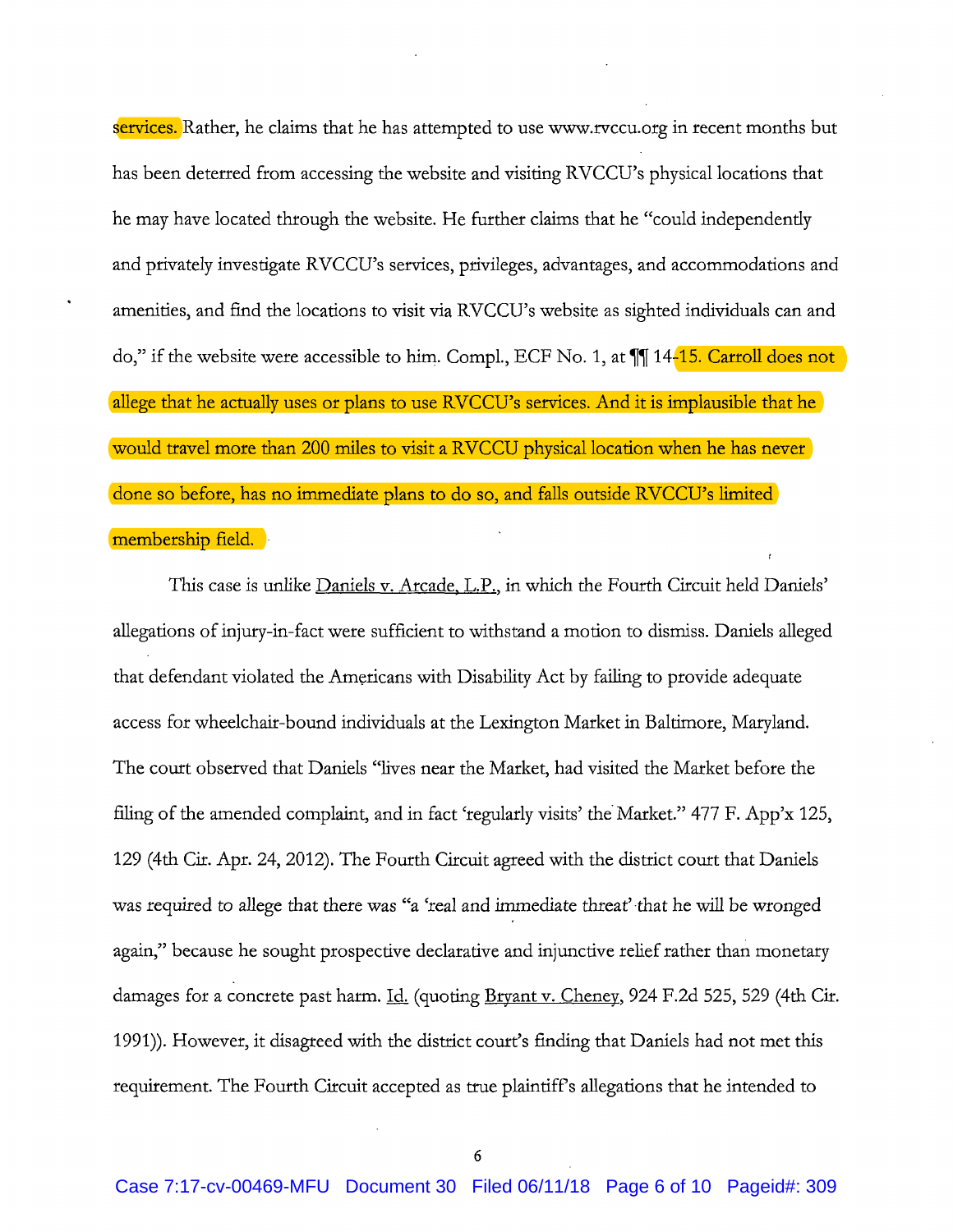continue visiting the Market in the future for his shopping needs, specifically noting it "deem[ed] the allegation plausible because Daniels resides in relatively close proximity to the Market." Id. at 130. Accordingly, the Fourth Circuit held that Daniels had established standing to sue.

Five years later, the Fourth Circuit reaffirmed the holding in <u>Daniels</u> by published opinion. Nanni v. Aberdeen Marketplace, Inc., 878 F.3d 447 (4th Cir. 2017). Nanni involved a wheelchair-bound resident of Delaware who brought suit pursuant to the ADA, claiming he encountered unlawful barriers to access at the Aberdeen Marketplace in Maryland. In Nanni, the plaintiff alleged that several times a year, he travels on I-95 from his home in Delaware to Baltimore and Washington, D.C., where he attends sporting events, visits relatives and participates in events for the disabled. During these travels, he often stops at Aberdeen Marketplace located near exit 85 on I-95. Nanni alleged that he had made this stop at least three or four times between 2013 and 2015 and intended to make additional visits to the Marketplace, both on his future journeys south and as an "ADA tester." Id. at 449.

In reversing the opinion of the district and finding Nanni had alleged an injury-in-fact sufficient to establish standing to sue, the Fourth Circuit reaffirmed its holding in Daniels. Specifically, it held that "a past injury is sufficiently pleaded for purposes of an ADA claim where a disabled individual who requires a wheelchair for mobility alleges that he has personally encountered noncompliant architectural barriers and describes how those barriers caused him harm." 878 F.3d at 455. As to the future injury requirement, the Nanni court adopted the principle set forth in Daniels "that when an ADA plaintiff has alleged a past injury at a particular location, his plausible intentions to thereafter return to that location are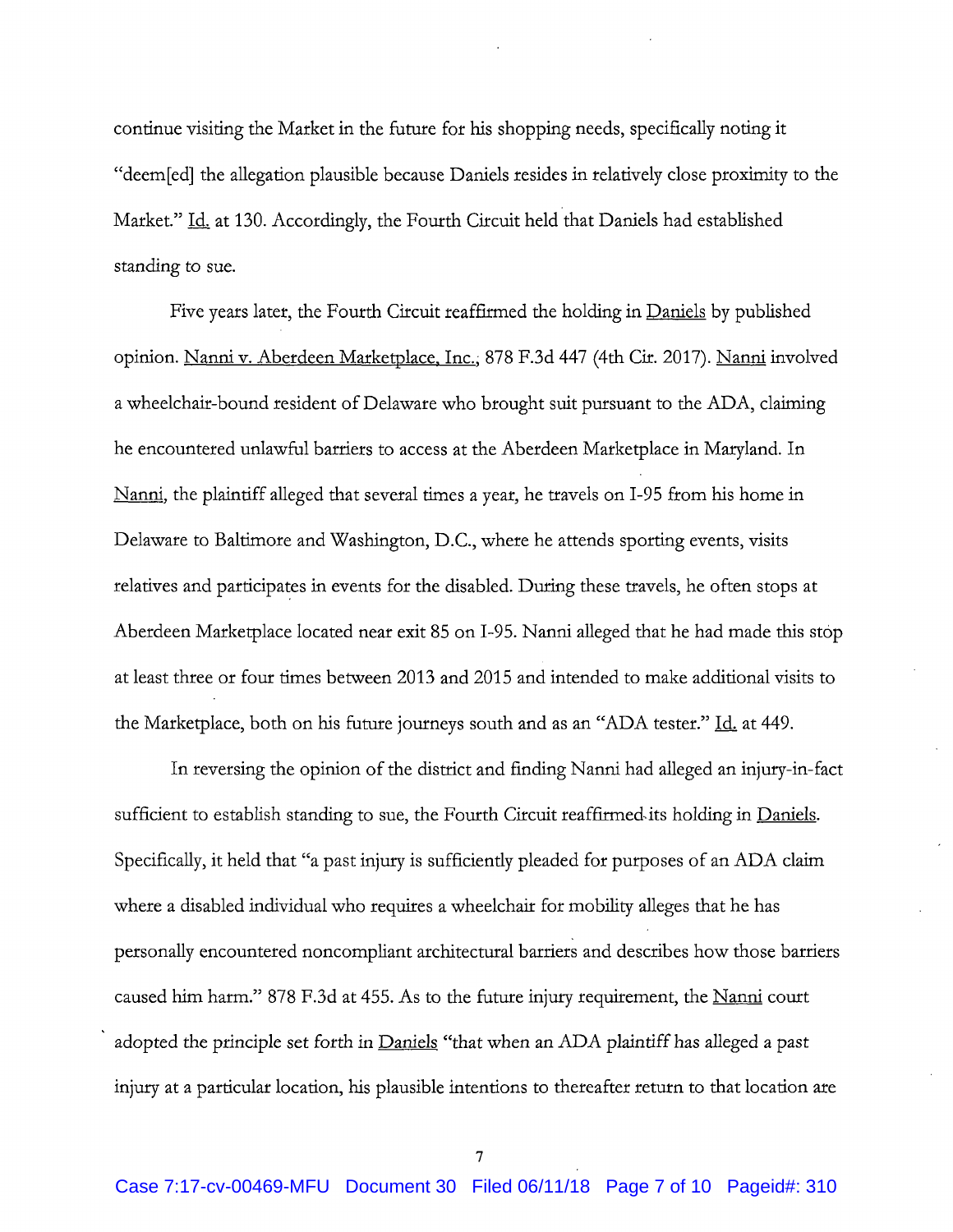sufficient to demonstrate the likelihood of future injury," and applied it to Nanni's case. 878 F.3d 455-56. The Fourth Circuit held in Nanni that plaintiff's complaint sufficiently alleged that he suffered past injuries on his visits to the Marketplace and also contained plausible allegations "that Nanni will return to the Marketplace to rest and take bathroom breaks during his trips several times a year from his home in Delaware to Baltimore and Washington, D.C." Id.

Like in Daniels and Nanni, Carroll seeks prospective injunctive relief and is required to allege likelihood of future injury. But unlike in Daniels and Nanni, Carroll has failed to allege plausible intentions to utilize RVCCU's services or use its website to locate the physical locations of the credit union, which are more than 200 miles away from where Carroll resides. While the Fourth Circuit in Nanni declined to "draw an arbitrary line of geographical proximity" for purposes of determining an ADA's standing to sue, it stated proximity could be a factor relevant to the plausibility of future injury, noting "the facts of each case control the plausibility analysis." 878 F.3d at 456-57. Carroll's allegations are implausible under the specific set of factual circumstances presented here.

Carroll argues that the harm to his dignity constitutes an injury-in-fact. But Carroll does not allege dignitary harm in his complaint—only that he was deterred from accessing RVCCU's services and visiting its physical locations. Even if he did raise such an allegation, dignitary harm would be insufficient to confer standing when Carroll does not allege plausibly that he plans, or is even eligible, to use RVCCU's services or visit a physical RVCCU location. Carroll argues that the mere fact of discrimination offends the dignitary interest the ADA is designed to prevent. "[I]f a dignitary harm based on an encounter with

8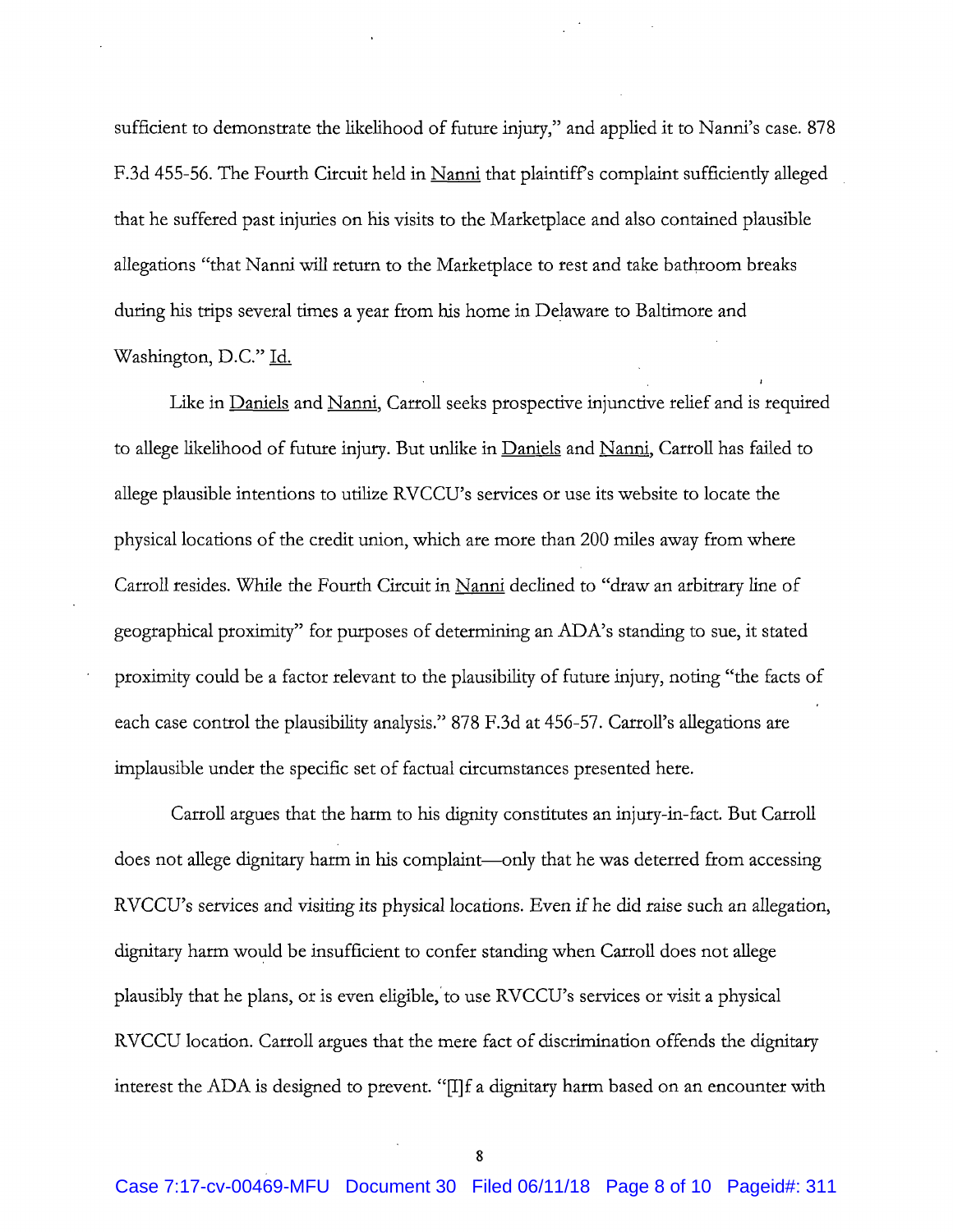an allegedly discriminatory barrier to access of a public accommodation were sufficient to confer standing on a plaintiff, then any disabled person who learned of any barrier to access would automatically have standing to challenge the barrier, thereby essentially eliminating the injury-in-fact requirement." Griffin v. Dep't of Labor Fed. Credit Union, 293 F. Supp. 3d 576, 579 (E.D. Va. 2018). As the Supreme Court has recognized, "Article III standing requires a concrete injury even in the context of a statutory violation." Spokeo, Inc., 136 S. Ct. at 1549. "[A] bare procedural violation, divorced from any concrete harm," is insufficient to satisfy the injury-in-fact requirement of Article III. Id.

Carroll further argues he has standing to sue as an ADA "tester," citing Nanni, 878 F.3d at 457. To be sure, the Fourth Circuit held in Nanni that plaintiff's status as an "ADA tester" did not strip him of standing to maintain a civil action for injunctive relief under the ADA. The court rejected the proposition that Nanni's litigation history and motivations in pursuing his ADA claim deprived him of standing to sue where Nanni had otherwise sufficiently alleged Article III standing. Importantly, the Fourth Circuit did not hold that plaintiff's status as a "tester" is, alone, sufficient to confer standing, as Carroll suggests on brief.

### Carroll simply has not met his burden of establishing Article III standing in this case.

He fails to allege an injury-in-fact or establish there is a real threat of future harm. Accordingly, the court lacks subject matter jurisdiction over this action. "No principle is more fundamental to the judiciary's proper role in our system of government than the constitutional limitation of federal-court jurisdiction to actual cases or controversies." Spokeo, Inc. v. Robins, 136 S. Ct. at 1547 (internal quotation marks and citations omitted).